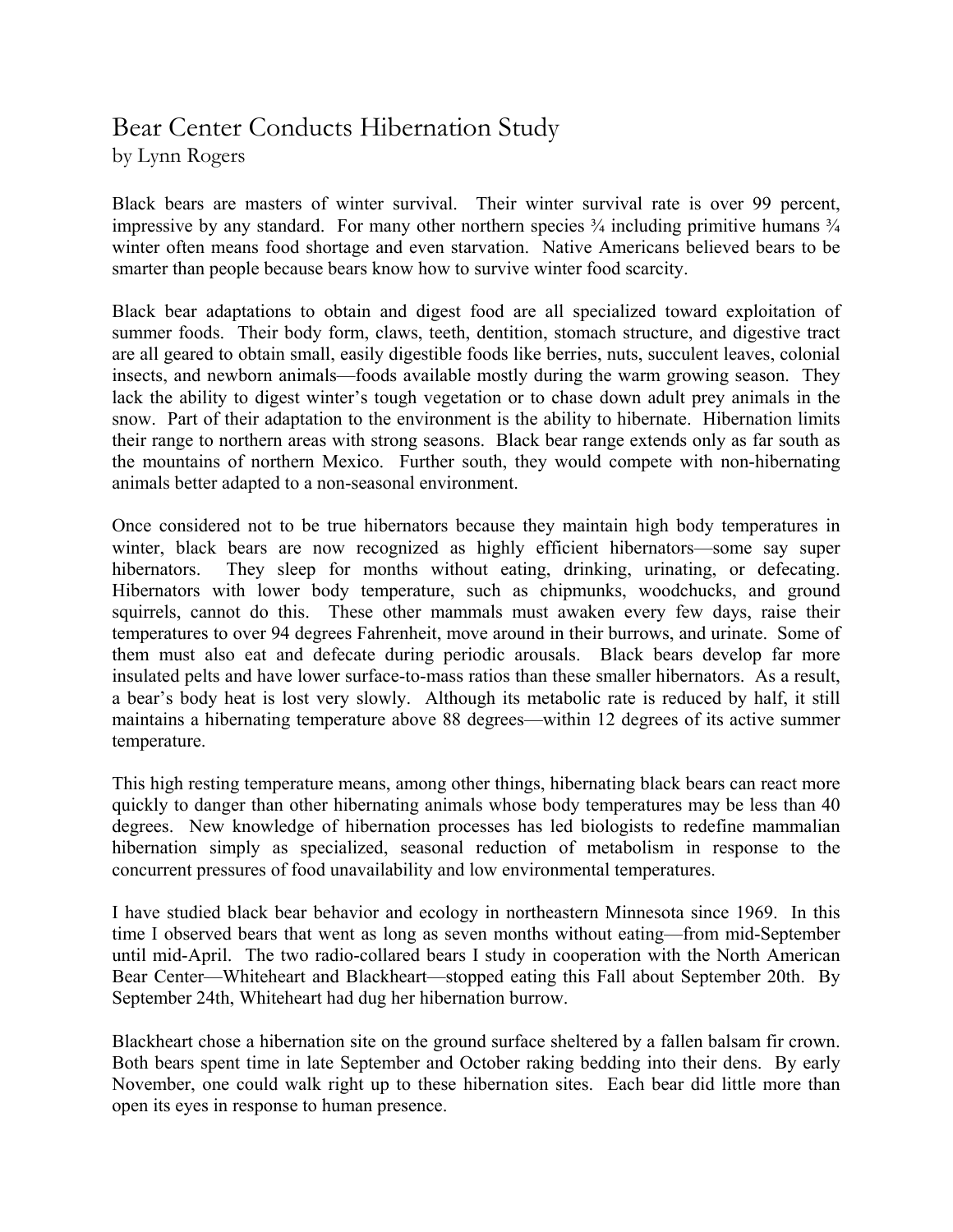To remain in good physical condition for months without eating requires change in a bear's body chemistry. Some of the physiological changes in healthy hibernating bears would be a real problem for people. How hibernating bears remain healthy in winter and how their physiological adaptations might be useful in human medicine are subjects of study at some of North America's leading medical research centers. For example, bears living off their accumulated body fat have hibernating cholesterol levels more than twice summer levels and more than twice as high as the normal cholesterol levels of most humans. Yet bears exhibit no hardening of the arteries or formation of cholesterol gallstones. Medical studies reveal hibernating bears produce a bile juice, ursodeoxycholic acid that may help them avoid problems with gallstones. When this acid is given to people it dissolves gallstones and eliminates the need for surgery. Hibernating black bears also exhibit reduced kidney function. They do not urinate for months but still do not poison their bodies with waste products such as urea. Urea is somehow broken down and its nitrogen is reused to build protein. The ability to build protein while fasting allows black bears to maintain their muscle and organ tissue throughout the winter. They only use up fat. Evidence is accumulating that hormone-like substances control physiological changes in hibernating black bears. These substances also produce hibernation-like effects when injected into other species both other hibernators and non-hibernators, suggesting potential human medical applications.

Hibernation for the black bear, as for other mammals, is primarily a mechanism to conserve energy through seasons of no food or water. The process, however, does not work in summer. If there is an insufficient food supply in summer months, bears can lose weight and starve, much as we would. Female bears that gain sufficient weight in summer are the ones that produce cubs. In northeastern Minnesota, females that weigh over 176 pounds in Fall produce cubs in January. Those that weigh 148 to 175 pounds in Fall may or may not produce cubs, and those weighing less than 148 pounds produce no cubs. Whiteheart and Blackheart both appeared to be in the 170 to 200 pound range in fall, and we hope they will produce cubs.

Advances in technology have made it possible to learn more about the behavior of bears in dens. Nature-Vision company has designed a special infrared video camera built to perform in harsh environments. We intend to place one of these special cameras in Whiteheart's den and hopefully, as she produces and cares for her cubs, we can monitor her behavior all winter. Discovery Channel Internet site is funding this part of our hibernation research project. They plan to have Whiteheart's televised image on their web site (www.discovery.com) this winter.

The North American Bear Center will have a link to the Discovery website so visitors to the Bear Center website can go see Whiteheart on the Discovery website. Whiteheart's image will be updated every thirty seconds, allowing us (as well as thousands of website visitors) to observe the extent and nature of her movements in hibernation. Hopefully, Whiteheart will give birth and her cubs will be visible at least some of the time. We will monitor her movements in the den and  $\frac{3}{4}$  thanks to the North American Bear Center and the Discovery Channel  $\frac{3}{4}$  we will learn more about the black bear's hibernation behavior.

Rogers, L. L. 1999. Bear center conducts hibernation study. North American Bear Center Newsletter 3(4):1-3.